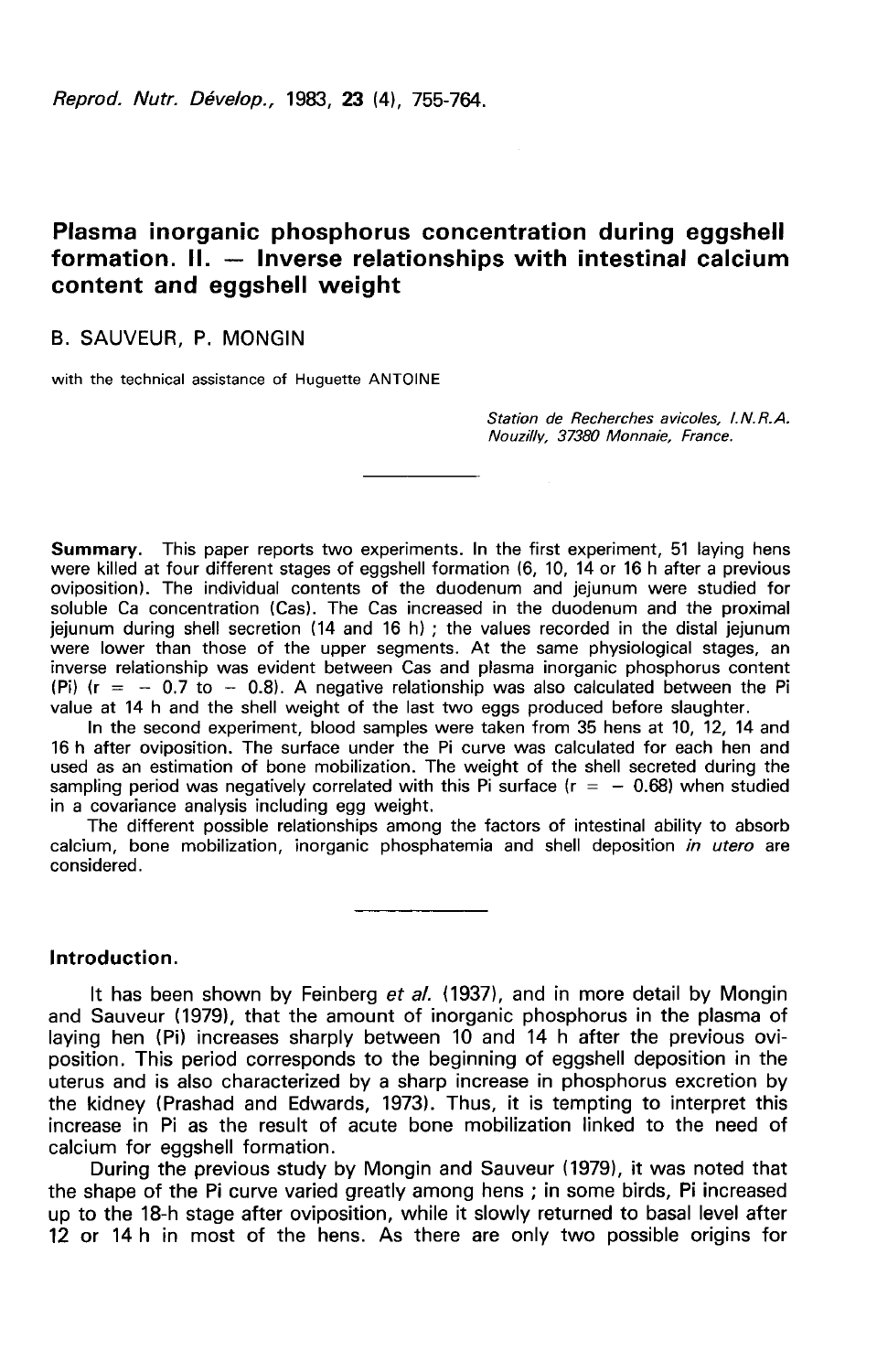egashell calcium  $-$  the skeleton and the intestine  $-$  an experiment was undertaken to test whether the shape variations of the Pi curves could be related to individual differences in the ability of the intestine to absorb calcium.

In fact, if numerous studies have been conducted on intestinal calcium absorption during eggshell formation, individual differences have seldom been considered. Hurwitz and Bar (1965) were the first to show that duodenal and jejunal calcium absorption increased during eggshell calcification. They then demonstrated that diffusion was the most probable mechanism for the entry of  $Ca^{++}$  into the intestinal mucosa (Bar and Hurwitz, 1969). The short-term regulation of intestinal calcium absorption has been shown to be independent of duodenal calcium-binding protein (Bar and Hurwitz, 1972) and of the renal activity of 25-hydroxycholecalciferol-1-hydroxylase (Montecuccoli et al., 1977). More recently, Mongin (1976b) and Nys and Mongin (1980, 1982) using a different methodology, confirmed that the rate of intestinal calcium absorption during eggshell formation is principally controlled by the chemical gradient of this element.

So, the level of soluble calcium in intestinal contents at given physiological stages has been used in the present study to estimate the individual ability to absorb calcium. Eggshell weight was recorded simultaneously to show any putative effect of calcium origin — intestinal or skeletal — on eggshell deposition.

## Material and methods.

Experiment 1.  $-$  The first experiment was conducted with 51 mediumheavy, brown-egg laying hens (Warren ISA) during the second half of their laying year. The animals were housed in individual cages equipped with an automatic oviposition recording system and situated in a room with constant temperature and humidity. The lights were on for 16 h a day. The hens were fed<br>ad libitum a complete commercial diet containing 30 g of calcium/kg, 4 g of<br>available phosphorus/kg and 2 000 IU of vitamin  $D_3/kg$ .<br>Variable ad libitum a complete commercial diet containing 30 g of calcium/kg, 4 g of available phosphorus/kg and 2 000 IU of vitamin  $D_3/kg$ .

Variable numbers of hens (see table 1) were slaughtered at different stages of egg formation, *i.e.* 6, 10, 14 or 16 h after the previous oviposition. The presence of an egg in the oviduct was verified by rectal palpation. A blood sample was taken from the wing vein and, immediately afterwards, the hens were killed by an overdose of penthobarbital. The digestive tract was immediately exposed and the contents of the duodenum and the upper and lower jejunum were collected according to Mongin (1976a). After centrifugation, the supernatants were used for measuring the soluble calcium contents (Cas) by flame photometry (Eppendorf). Plasma inorganic phosphorus was measured after dialysis of plasma samples in a Technicon Auto Analyser.

When possible, the eggs of each hen were collected for one to three weeks before slaughter. The physiological parameters recorded were correlated with the shell weight, taking into account the last egg gathered, the last 2 eggs gathered, or all the eggs gathered.

Experiment 2.  $-$  The second experiment was conducted with 35 Warren ISA hens-housed as described in experiment 1. Blood samples, taken from the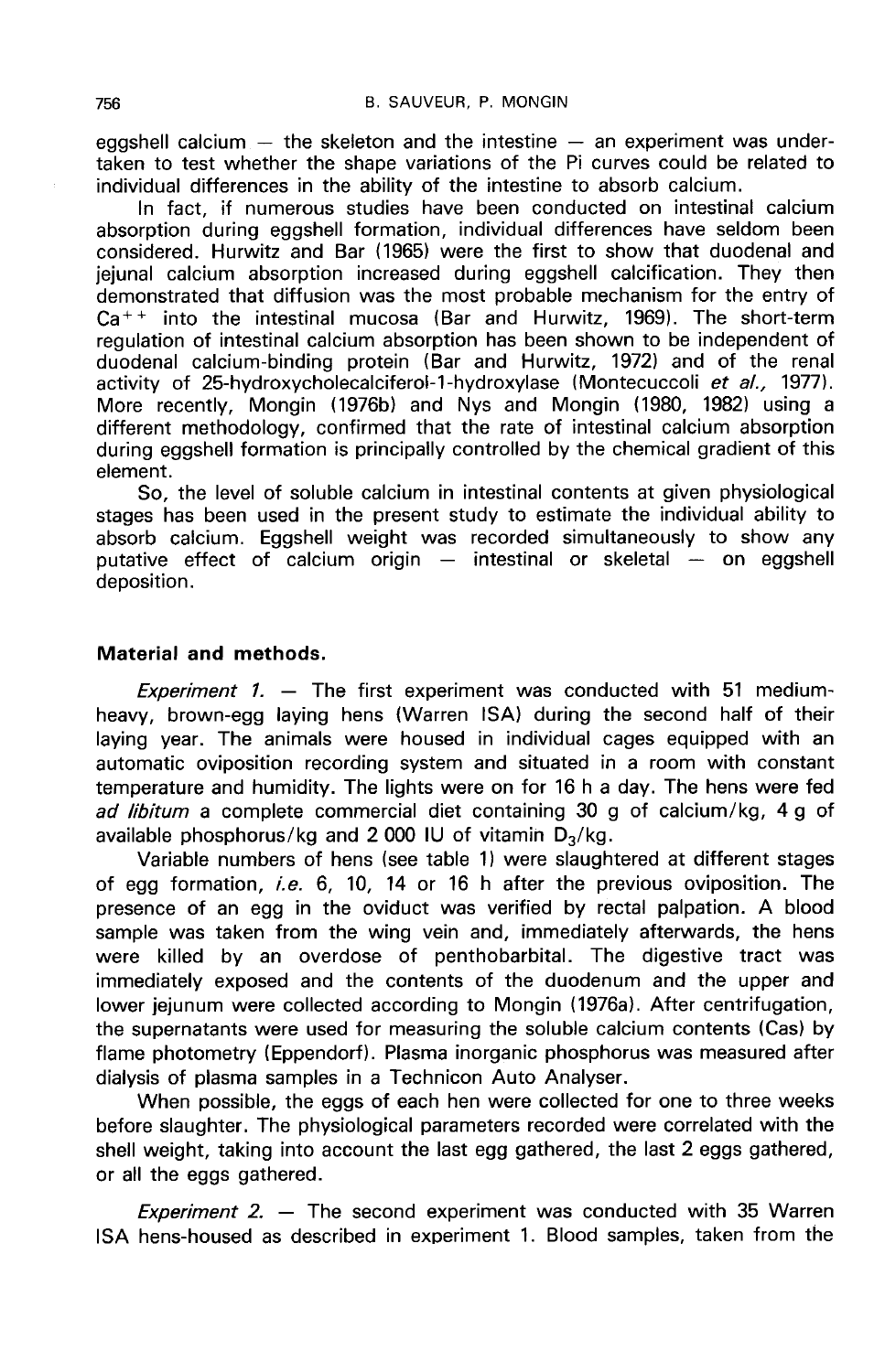wing vein of each hen at 10, 12, 14 or 16 h after oviposition, were used for inorganic phosphorus analysis. The shells of eggs laid on the day following sampling were weighed in order to study the relationship between bone mobilization and the amount of deposited eggshell.

Bone mobilization was estimated by the surface under the Pi curve between 10 and 16 h after the previous oviposition. This surface was calculated using S = 2 (P<sub>12</sub> + P<sub>14</sub>) + P<sub>16</sub> - 5 P<sub>10</sub>, in which P<sub>10</sub>, P<sub>12</sub>, P<sub>14</sub> and P<sub>16</sub> were the values of Pi at 10, 12, 14 and 16 h, respectively, after oviposition. The validity of this formula, whatever the form of the Pi curve, is demonstrated in figure 1.



Common formula : 2 (P12 + P14) + P16 - 5 P10.

FIG. 1. - Some examples of calculation of the surface under the curve of plasma inorganic phosphorus concentration. Whatever the shape of the curve, the surface could be calculated by a single formula.

## Results.

Experiment 1.  $-$  The mean values of plasma Pi and of intestinal soluble calcium recorded at different times after oviposition are reported on table 1. Intestinal Ca content increased between 6 and 10 h and then stabilized between 10 and 14 h. A new significant increase was seen between 14 and 16 h, principally in the duodenum and the upper jejunum. The Cas value recorded in the distal jejunum was more constant and significantly lower than those of the two upper segments. The peak of the mean Pi values was found at 14 h after oviposition ; it was followed by a small decrease between 14 and 16 h.

The relationships between Cas in the three intestinal segments and Pi are indicated on table 2 while the illustration on figure 2 concerns only the duodenum.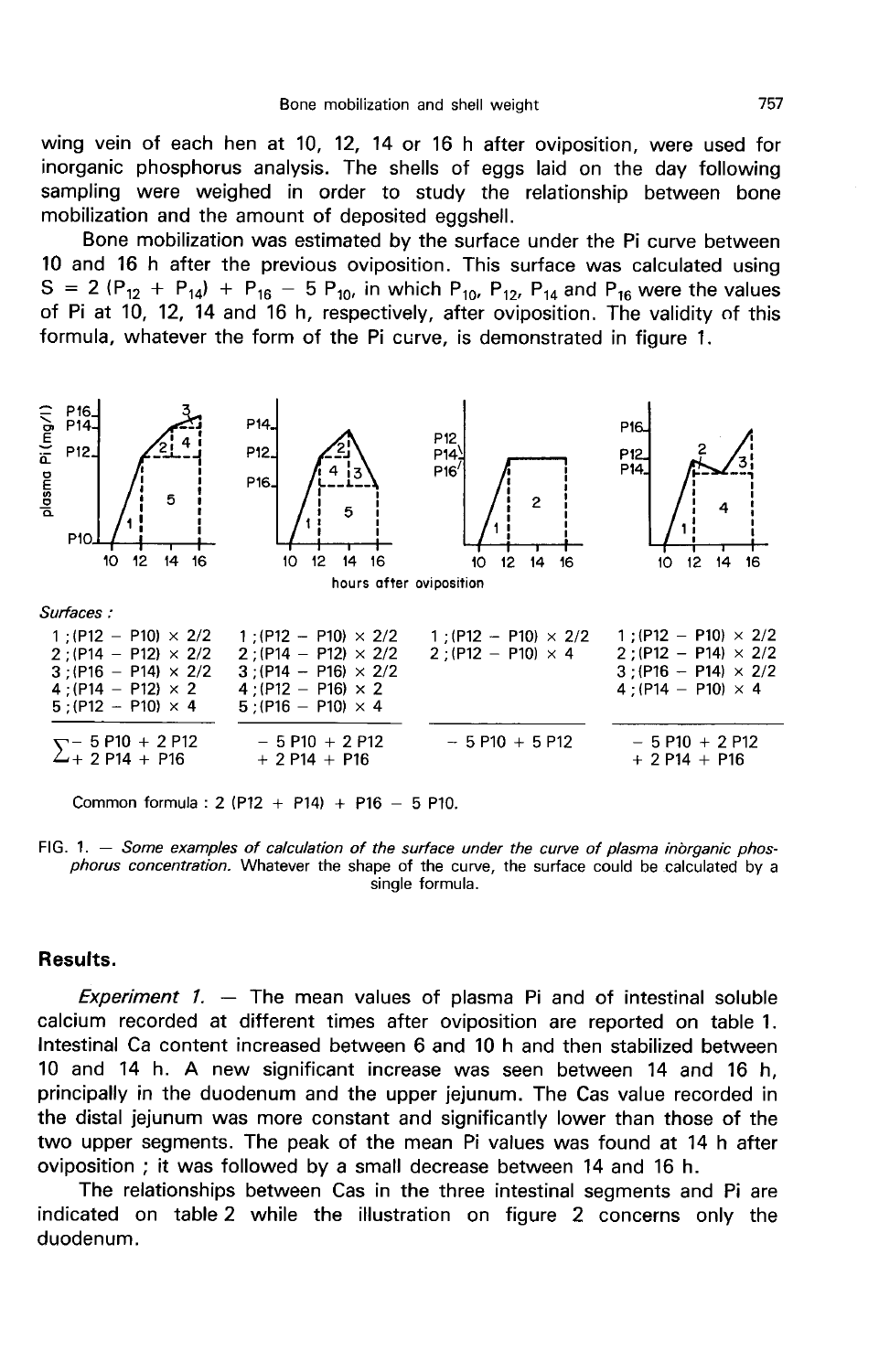|                            | Plasma                          | Intestinal Ca s (mEq/I supernatant) |                      |                      |                   |  |
|----------------------------|---------------------------------|-------------------------------------|----------------------|----------------------|-------------------|--|
| Hours after<br>oviposition | Pi<br>(mg/l)                    | Duodenum                            | Upper<br>jejunum     | Lower<br>jejunum     | Mean              |  |
| 6                          | $33.7 + 2.6^{\circ}$<br>$(5)$ * | 34.7 $\pm$ 4.0<br>(5)               | $31.2 + 1.9$<br>(5)  | $26.3 + 3.9$<br>(5)  | 30.8 <sup>a</sup> |  |
| 10                         | $40.3 + 2.7^b$<br>(10)          | 46.7 $\pm$ 5.3<br>(10)              | $51.3 + 5.9$<br>(9)  | $41.2 + 10.3$<br>(6) | 47.0 <sup>b</sup> |  |
| 14                         | $52.8 + 3.2^d$<br>(13)          | $43.0 + 6.0$<br>(13)                | $47.0 + 7.4$<br>(13) | $41.1 + 10.0$<br>(8) | 44.1 <sup>b</sup> |  |
| 16                         | $46.5 + 2.0^{\circ}$<br>(23)    | $68.0 + 3.1$<br>(23)                | $65.6 + 3.7$<br>(21) | $43.6 + 6.2$<br>(11) | $62.2^{\circ}$    |  |
| Mean                       |                                 | $54.2^v$                            | $54.3^{\circ}$       | $39.6^{\circ}$       |                   |  |

# TABLE 1 Experiment 1. Plasma inorganic phosphorus and intestinal soluble calcium concentrations

interaction: non-significant. a, b, c, d : means in the same column with a different superscript are significantly different  $(p < 0.05)$ .

effect of intestinal segment  $P < 0.01$ .

: means in the same line with a different superscript are significantly different u, v  $(p < 0.05)$ .

#### TABLE 2

Experiment 1. Correlation coefficients (r values) between plasma inorganic phosphorus (mg/l) and intestinal soluble calcium concentrations (mEq/l) measured on the same hens. Effect of the physiological stage of egg formation and of the intestinal segment

| Hours after oviposition           | Intestinal segment      |                 |                  |  |  |
|-----------------------------------|-------------------------|-----------------|------------------|--|--|
|                                   | Duodenum                | Upper jejunum   | Lower jejunum    |  |  |
| 6                                 | $-0.68(5)$ <sup>+</sup> | $-0.54(5)$      | 0.17             |  |  |
| 10                                | $-0.42(10)$             | $-0.22(9)$      | $-0.41$          |  |  |
| 14                                | $-0.89(13)$ ***         | $-0.88(13)$ *** | $-0.93(8)$ **    |  |  |
| 16                                | $-$ 0.61 (23)***        | $-0.70(21)$ *** | $-0.65(11)^{*}$  |  |  |
| Common regressions                | $-0.74(36)***$          | $-0.79(34)$ *** | $-$ 0.81 (19)*** |  |  |
| 14 and 16-h stages $+$ +<br>slope | $-0.44$                 | $-0.40$         | $-0.36$          |  |  |
| Common regressions                | $-0.63(51)$ ***         | $-0.70(48)$ *** | $-0.70(30)$ ***  |  |  |
| 6 to 16-h stages<br>slope         | $-0.38$                 | $-0.35$         | $-0.30$          |  |  |

<sup>+</sup>: n<sup>o</sup> of pairs of values used for r calculation.

Significance level of r: \*: P < 0.05; \*\*: P < 0.01; \*\*\*: P < 0.001.

++: covariance analysis within each of the three intestinal segments indicated no significant difference between the slopes in regard to the 4 physiological stages and highly significant differences  $(p < 0.001)$  between the means of Pi. We then computed the correlations common to two or four stages ; the coefficients of these correlations are given here with their corresponding slope values.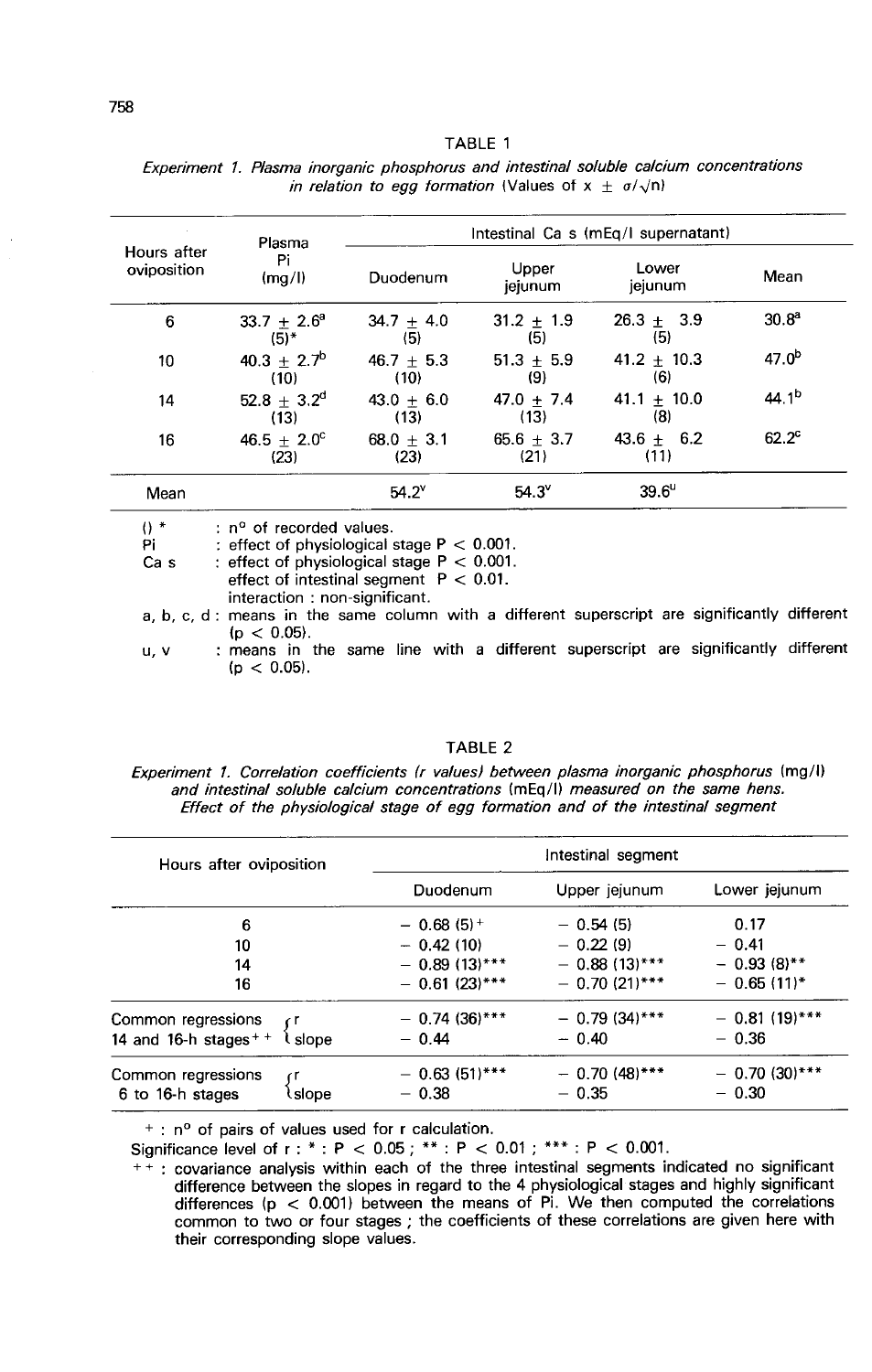The values of the correlation coefficients (table 2) clearly show that there was an inverse relationship between the calcium content of the intestinal supernatant and the value of Pi recorded at the same time. This relationship was non-significant at 6 or 10 h after oviposition but highly significant during eggshell formation (14 and 16 h after oviposition) ; similar results were recorded for the three intestinal segments studied.

A covariance analysis performed on these data showed that the slope of the relationships between Cas and Pi remained constant for the four studied physiological stages ; only intercepts with the ordinate varied significantly  $(p < 0.001)$  (fig. 2). The slope values (b) and the correlation coefficients (r) of the common regressions (Pi) = b (Cas) + a for the 14 and 16-h stages only or the 6 to 16-h stages are also given on table 2.

The values of the correlation coefficients reported on table 3 also seem to indicate that, at least at short-term, the hens secreting poor shells were characterized by a high Pi value at 14 h. On the contrary, Cas concentration in the duodenum was positively correlated with the amount of deposited eggshell, and the same observation was true for jejunal Ca content at 16 h. These



FIG. 2.  $-$  (Experiment 1) *Inverse relationship between soluble calcium extracted from the duodenal* supernatant (in mEq/l) and the amount of inorganic phosphorus in the plasma (mg/l). The hens were slaughtered at four different stages of egg shell formation (6, 10, 14 or 16 hours after a previous oviposition). The open circles indicate the mean value of each stage. 6 hours :  $\blacktriangledown$  ; 10 hours :  $\Box$  : 14 hours :  $\bullet$  : 16 hours :  $\blacktriangle$ .

|             | All stages | $14 + 16$ h only |
|-------------|------------|------------------|
| r           | $-0.63***$ | $-0.74***$       |
| b           | $-0.38$    | $-0.44$          |
| F slope     | N.S.       | N.S.             |
| F intercept | $17***$    | N.S.             |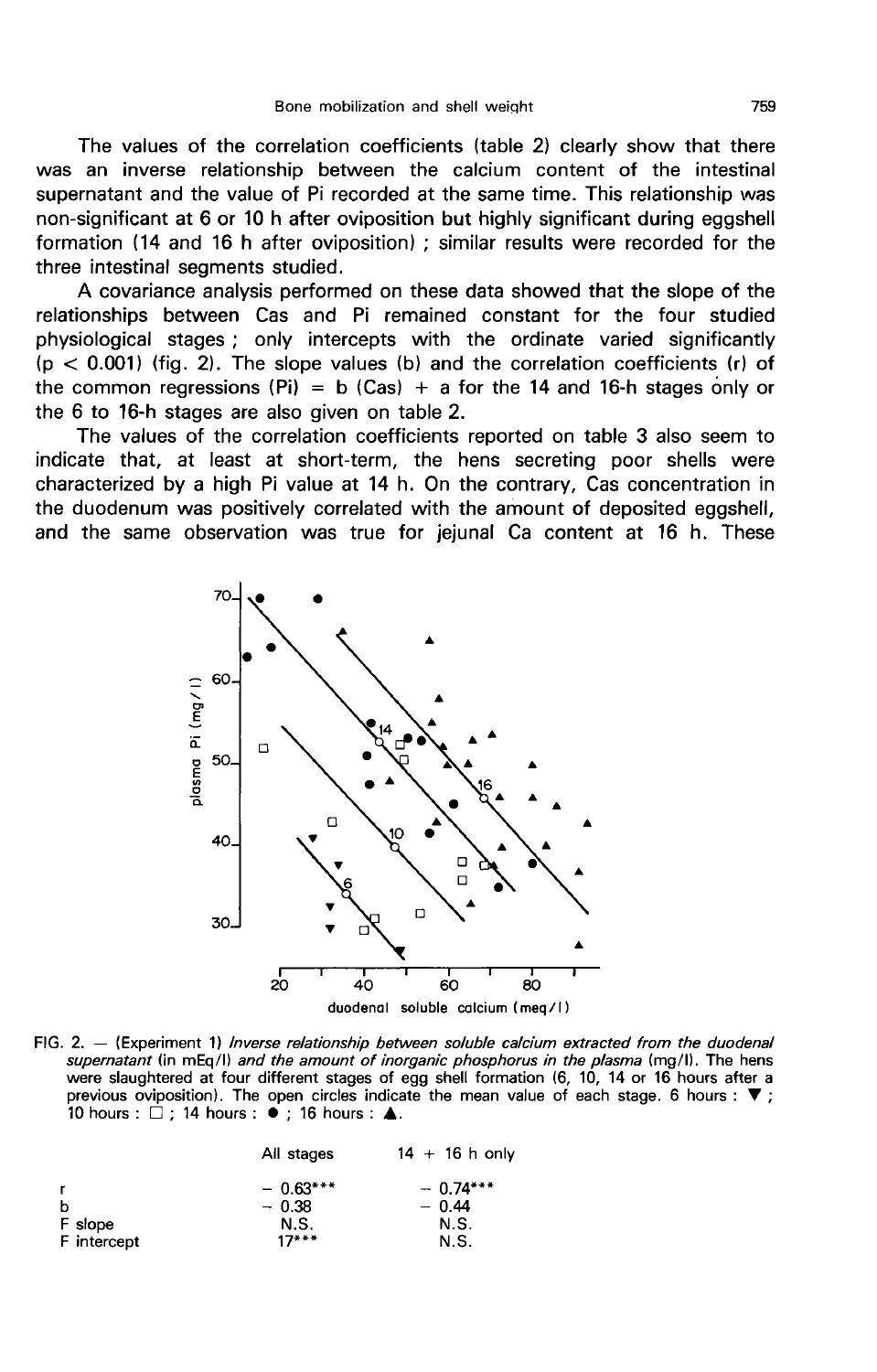#### TABLE 3

|                            |                             | r values              |                  |                      |       |             |         |  |
|----------------------------|-----------------------------|-----------------------|------------------|----------------------|-------|-------------|---------|--|
| Hours after<br>oviposition | Eggshells<br>taken into     | <b>With</b><br>plasma |                  | With intestinal Ca s |       |             |         |  |
| (at slaughter)             | account in r<br>calculation |                       |                  | Duodenum             |       |             | Jejunum |  |
|                            | 1b                          |                       |                  |                      |       |             |         |  |
| 6                          | $\overline{2}$              | $-0.19$               | (5) <sup>a</sup> | $0.43$ (5)           |       | $-0.32(5)$  |         |  |
|                            | n                           |                       |                  |                      |       |             |         |  |
|                            | 1                           |                       |                  |                      |       |             |         |  |
| 10                         | 2                           |                       |                  |                      |       |             |         |  |
|                            | n                           | 0.18                  | (9)              | 0.11                 | - (9) | $0.66$ (5)  |         |  |
|                            | 1                           | $-0.97**$ (5)         |                  | $0.95*$ (5)          |       |             |         |  |
| 14                         | $\overline{2}$              | $-0.95*$              | (5)              | $0.82*$ (5)          |       |             |         |  |
|                            | n                           | $-0.53$               | (9)              | $0.37$ (10)          |       | 0.33(6)     |         |  |
|                            | 1                           | 0.34                  | (17)             | 0.20                 | (18)  | $0.70*$ (9) |         |  |
| 16                         | $\overline{2}$              | $-0.31$               | (17)             | 0.20                 | (17)  | $0.73*$ (8) |         |  |
|                            | n                           | 0.30                  | (25)             | $-0.12$              | (23)  | $-0.59$     | (11)    |  |

#### Experiment 1. Correlation coefficients (r values) between eggshell weight and plasma inorganic phosphorus or intestinal soluble calcium concentrations. Effect of the physiological stage at the moment of slaughter

: n° of pairs of values used for r calculation.

: 1 = eggshell of the last egg laid just before slaughter ; 2 = mean of the last two eggshells;  $n =$  mean of 4 to 12 eggs laid during the last month before slaughter.

\*, \*\* : see table 2.

relationships became proportionally weaker as the average eggshell weights, used in calculating the r coefficients, were estimated from eggs progressively anterior to the slaughtering day. Moreover, no relationship was evident between eggshell weight and Pi at 16 h.

Experiment 2.  $-$  For studying the relationships between the amount of deposited eggshell and bone mobilization estimated by the surface under the Pi curve, the eggs were separated into there classes according to weight (table 4). The class limits were chosen in order to obtain enough data within each class. The three regression lines obtained are shown on figure 3.

The data clearly demonstrate that an inverse relationship existed between eggshell deposition and so-called bone mobilization. Covariance analysis (table 4) indicated that the regression coefficient did not vary among the three classes of egg ; the common regression was : (eggshell weight) (g) =  $-$  0.006 (surface)  $+$  a ; (r = - 0.68 ; p < 0.001).

## Discussion.

The present study was undertaken firstly to test whether individual differences in plasma inorganic phosphorus concentration during eggshell formation could be related to individual differences in intestinal soluble calcium content.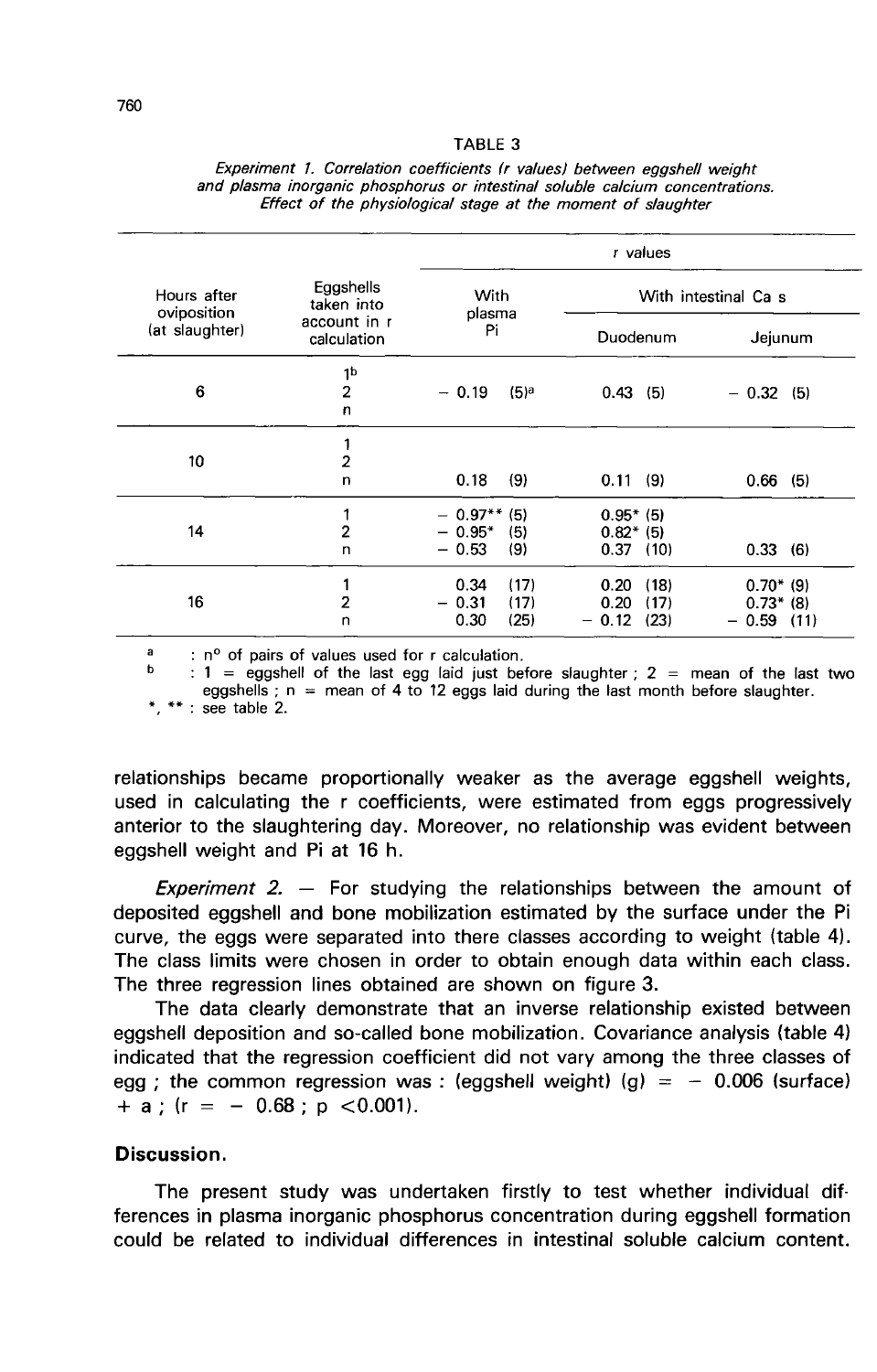#### TARIF4

| Class of<br>egg weight                           | $N^{\circ}$ of<br>data (1) |                    | Slope<br>b             | Intercept<br>a | Level of<br>significance |
|--------------------------------------------------|----------------------------|--------------------|------------------------|----------------|--------------------------|
| $<$ 57 g<br>$57 - 61$ g                          | 12                         | $-0.58$<br>$-0.90$ | $-0.0079$<br>$-0.0066$ | 5.19<br>5.74   | N.S.<br>***              |
| $>61$ a                                          | 14                         | $-0.62$            | $-0.0047$              | 6.01           | $***$                    |
| Common<br>regression                             |                            | $-0.68$            | $-0.0059$              |                | ***                      |
| comparison of slopes<br>comparison of intercepts |                            |                    |                        |                | N.S.<br>$***$            |

Experiment 2. Relationships between egg shell weight and bone mobilisation estimated by the surface under the Pi curve between 10 and 16 h after oviposition. Results of covariance analysis among three classes of egg weight

(1) Each datum corresponds to an egg; during the formation of the eff, plasma inorganic phosphorus was recorded at 10, 12, 14 and 16 h after oviposition (for details, see materials and methods). N.S. : Non-significant ; \*\*, \*\*\* : see table 2.



FIG. 3. - (Experiment 2). Inverse relationship between bone mobilisation estimated by the surface under the Pi curve (see methods) and eggshell weight. The three different curves correspond to three classes of egg weight :  $<$  57 g :  $\blacksquare$ ; 57 - 61 g :  $\square$ ;  $>$  61 g :  $\blacktriangle$ ; a : intercept value. ESW =  $0.006$  S + a ; r = -  $0.68***$ .

The results demonstrate that such a relationship actually existed : the higher the intestinal soluble calcium during eggshell formation, the lower was the simultaneous Pi value (14 and 16 h after oviposition).

The profile of intestinal soluble calcium content observed here was in good agreement with and completed that previously reported by Mongin (1976a). In the duodenum and upper jejunum this content increased twofold between 6 and 16 h after oviposition, *i.e.* during eggshell formation. Besides, the intestinal calcium content decreased between the duodenum and the lowest part of the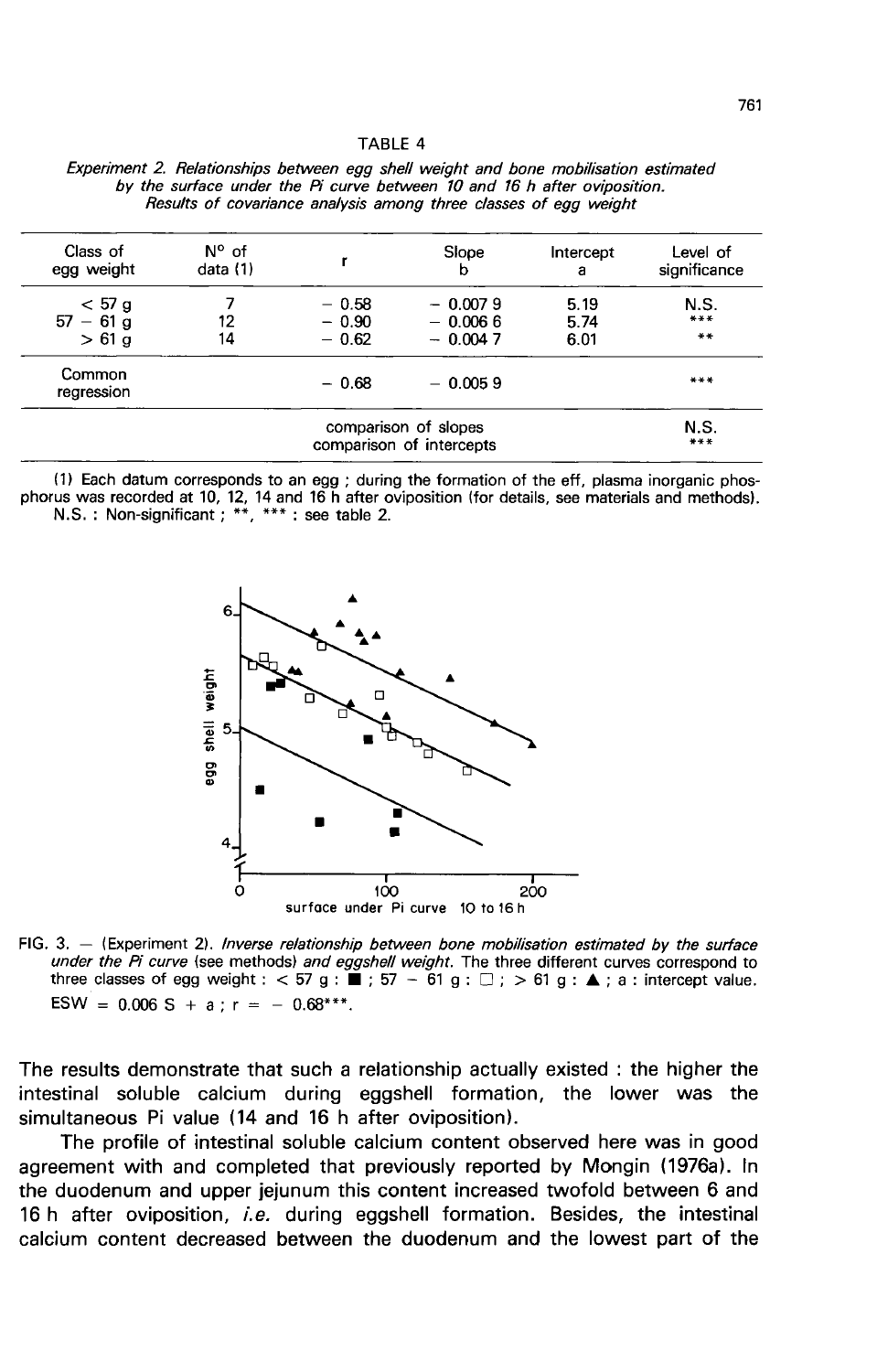jejunum ; this decrease confirmed that there was considerable calcium absorption in the duodenum and upper jejunum, as previously observed by Hurwitz and Bar (1965) and Bar et a/. (1976).

In the introduction to the present paper, we recalled the reasons why the soluble calcium content of the gut is a good predictor of the amount of absorbed calcium. The relationship between plasma inorganic phosphorus concentration and bone mobilization is discutable. It is known that intestinal absorption of total phosphorus slightly increases during eggshell formation (Hurwitz and Bar, 1965), but the exact effect of this process on plasma inorganic phosphorus concentration is not known. On the other hand, the urinary excretion of phosphate seems to follow rather than precede the increase of plasma concentration (Mongin and Sauveur, 1979). Thus, it seems that plasma inorganic phosphorus concentration may be considered as a satisfactory indirect estimator of bone mobilization.

If these hypotheses are admitted, the present results demonstrate that, as formerly seen in young chicks by Hurwitz, Bar and Cohen (1973), there could be an inverse relationship between intestinal calcium absorption and bone mobilization in the laying hen secreting an eggshell. These results also support the hypothesis, already formulated by Mongin and Sauveur (1979), that bone mobilization after the 12-h stage would depend on individual capacity to absorb calcium. The connection between these two physiological compartments is unknown, although a decrease in plasma ionic calcium and a parathyroid hormone discharge are the most probable events. Such a decrease has been observed after the 9-h stage by Luck and Scanes (1979), and the same authors have shown that plasma ionic calcium can be increased by injecting bovine PTH during eggshell formation (Luck, Sommerville and Scanes, 1980). The present impossibility of measuring the blood levels of endogenous PTH in the laying hen prevents further study of this.

Another new fact observed in the present study was the inverse relationship between plasma Pi value and eggshell deposition. There are two hypotheses for this observation. The most probable one is that a high Pi value by itself would have a negative effect on calcium carbonate precipitation in utero; many experiments have shown that excessive dietary phosphorus reduces eggshell quality and, recently, Miles and Harms (1982) calculated a correlation coefficient equal to  $-$  0.98 between egg specific gravity and variations of plasma phosphorus obtained by dietary treatments. Many years ago, Simkiss (1968) summarized the negative effects of phosphates on eggshell formation. Thus, it is possible that when our hens were obliged to mobilize a large quantity of bone calcium due to poor intestinal calcium absorption, eggshell formation was decreased by the high Pi value.

The second hypothesis would be that hens with poor intestinal calcium absorption could not mobilize enough bone to provide for the total calcium requirement of the shell gland. Further studies are required to elucidate these problems.

> Reçu en décembre 1982. Accepté en mars 1983.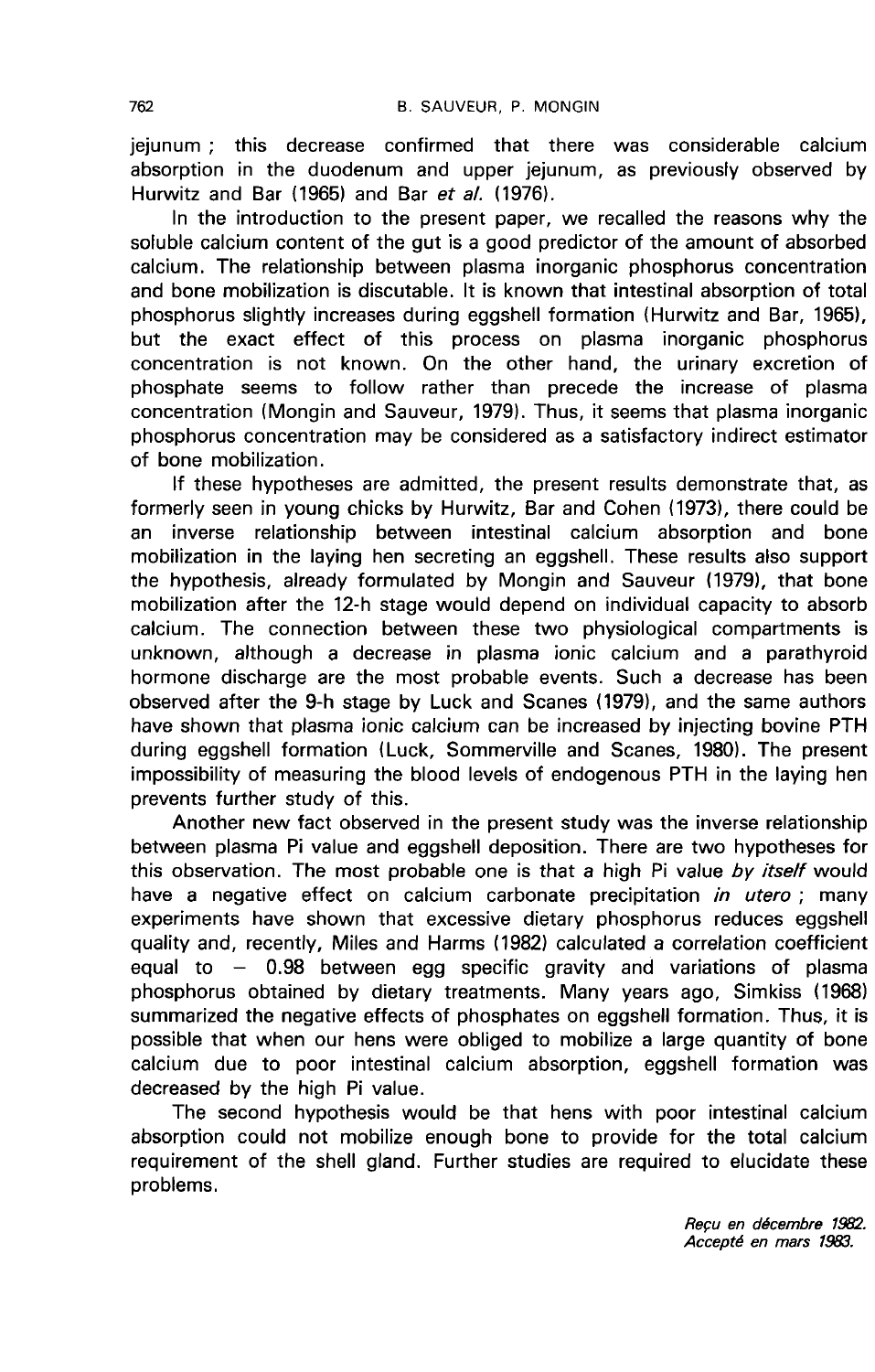#### Résumé. Evolution de la phosphatémie durant la formation de la coquille de l'œuf chez la poule : relation inverse avec le calcium intestinal et le poids de la coquille sécrétée.

La forte élévation de teneur en phosphore inorganique du plasma (Pi) qui accompagne la formation de la coquille de l'oeuf est un signe de mobilisation osseuse facile à appréhender et qui montre d'importantes variations individuelles (Mongin et Sauveur, 1979). Afin d'étudier si ces variations pourraient être dues à des déficiences d'absorption intestinale du calcium nécessaire à la formation de la coquille, on a abattu 51 poules à différents stades de formation de l'oeuf (exactement à 6, 10, 14 ou 18 h après une oviposition) et on a mesuré les teneurs en calcium soluble du contenu du duodénum et du jéju-<br>num (Cas).

Les valeurs de Cas augmentent pendant la sécrétion de la coquille dans le duodénum<br>et le jéjunum proximal tandis qu'elles sont constantes et toujours plus faibles dans le jéjunum distal. Une corrélation négative ( $r = -0.7$  à  $-0.8$ ) existe entre Cas de chaque segment et la valeur de phosphatémie aux stades 14 et 16 h. Pi à 14 h est également corrélé négativement avec le poids de coquille moyen des deux oeufs précédant l'abattage.

Dans un autre essai, des échantillons de sang ont été prélevés sur 35 poules à 10, 12, 14 et 16 h après une oviposition. La surface sous la courbe de phosphatémie a été calculée pour chaque poule comme estimateur de la mobilisation osseuse. Le poids de la coquille sécrétée pendant cette période apparaît corrélé  $\dot{a} - 0.68$  avec cette surface lorsque le poids de l'oeuf est introduit dans une analyse de covariance.

Ces résultats indiquent que, au cours de la formation de la coquille, la mobilisation osseuse intervient de façon complémentaire à l'absorption intestinale pour assurer l'approvisionnement en calcium de l'utérus. Il est proposé que l'hyperphosphatémie qui en résulte puisse être, en tant que telle, un facteur défavorable au dépôt de la coquille.

#### References

- BAR A., EISNER U., MONTECUCCOLI G., HURWITZ S., 1976. Regulation of intestinal calcium absorption in the laying quail : independent of kidney vitamin D hydroxylation. J. Nutr., 106. 1336-1342.
- BAR A., HURWITZ S., 1969. The accumulation of calcium in laying fowl intestine in vitro. Biochim. biophys. Acta, 183, 591-600.
- BAR A., HURWITZ S., 1972. Relationship of duodenal calcium ― binding protein to calcium absorption in the laying fowl. Comp. Biochem. Physiol., 41B, 735-744.
- FEINBERG J. C., HUGHES J. S., SCOTT H. M., 1937. Fluctuations of calcium and inorganic phosphorus in the blood of the laying hen during the cycle of one egg. Poult. Sci., 16, 132-134.
- HURWITZ S., BAR A., 1965. Absorption of calcium and phosphorus along the gastrointestinal tract of the laying fowl as influenced by dietary calcium and egg shell formation. J. Nutr., 86, 433-438.
- HURWITZ S., BAR A., COHEN A., 1973. Regulation of calcium absorption by fowl intestine. Am. J. Physiol., 225, 150-154.
- LUCK M. R., SCANES C. G., 1979. Plasma levels of ionized calcium in the laying hen (Gallus domesticus). Comp. Biochem. Physiol., 63A, 177-181.
- LUCK M. R., SOMMERVILLE B. A., SCANES C. G., 1980. The effect of egg shell calcification on the response of plasma calcium activity to parathyroid hormone and calcium in the domestic fowl (Gallus domesticus). Comp. Biochem. Physiol., 65A, 151-154.
- MILES R. D., HARMS R. H., 1982. Relationship between egg specific gravity and plasma phosphorus from hens fed different dietary calcium, phosphorus and sodium levels. Poult. Sci., 61, 175-177.
- MONGIN P., 1976a. Ionic constituents and osmolality of the small intestinal fluids of the laying hen. Br. Poult. Sci., 17, 383-392.
- MONGIN P., 1976b. Compositions of crop and gizzard contents in the laying hen. Br. Poult. Sci., **17, 499-507.**